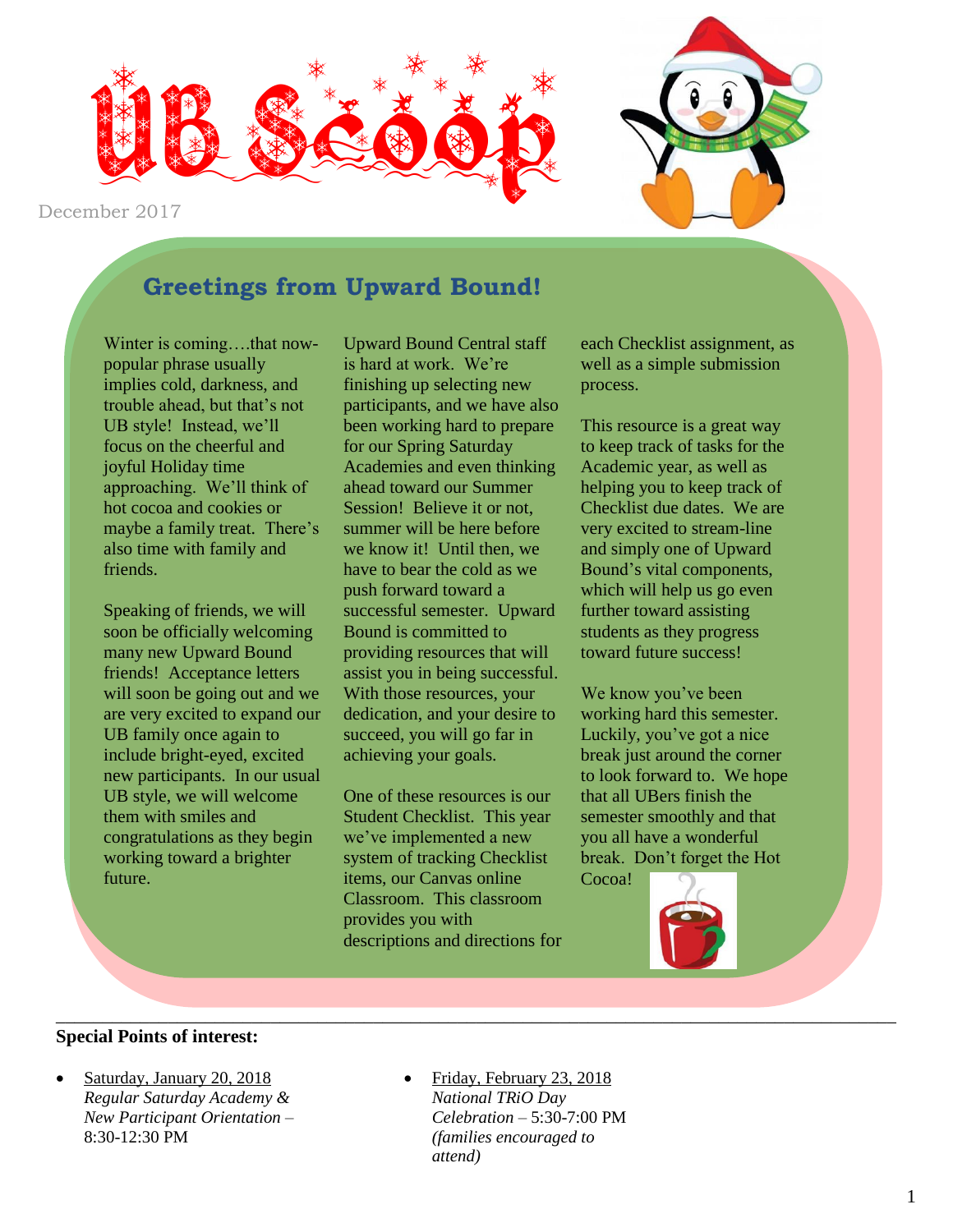# In this Issue:

| Looking to the Future<br>-College Visits | 2. |
|------------------------------------------|----|
| <b>UB</b> Spotlight                      | 2  |
| 2018 UB Summer<br><b>T-Shirt Contest</b> | 3  |
| <b>Job Shadow/Work Study</b>             | 3  |
| <b>Important Dates</b>                   | 4  |
| <b>New Student Orientation</b>           |    |

#### **Looking to the Future -College Visits**

Juniors and Seniors are a busy crowd. They are keeping up with their grades, playing sports, being active in clubs and organizations, etc. While all of this is going on, they are also working hard to prepare for the next step: College!

All the way back in Summer 2017, Seniors were working on choosing which colleges they would eventually apply to. Though research

was conducted extensively, it can be very difficult to know if a school is the right choice until we actually walk the campus and see first-hand what it is like. That's exactly what these students did.

Rachel, who coordinates the college visits, polled Seniors to see which colleges students were most interested in visiting. The top three most popular choices were then selected. A lot of planning and organization took place, and off we went!

University of Missouri-Columbia In October, seven Juniors and Seniors traveled over four hours to Columbia, MO to see MIZZOU. This made for an early morning, but the excitement and energy everyone shared kept them all going.



Iowa State University Later in October, three Juniors and Seniors traveled to Ames, IA to see

a a mara a mara

Iowa State. It turns out that the Rice Crispie Treat was invented at this institution, and so they were given out for free to visitors! We may have had more than one each…it was a windy, chilly day, but it turned out to be a great visit.



Missouri State University

Our last college visit took place at the beginning of November. Seven Juniors and Seniors traveled to Springfield, MO to see Missouri State. It was a dreary, wet day, but a great time was had by all.



# UB Spotlight!

#### -Paxson Haws-

After graduating in May 2016, I moved to Norman, Okla. to attend my dream college, the University of Oklahoma. Coming in to college, I was nervous being so far from home. All my worries went away when I was hired on as a photographer for our school's student newspaper, The OU Daily. I made friends with a wonderful group of people and am gaining experience in the career field I want to work in.

Since joining The Daily, I have been promoted to the Assistant Visual Editor and am one of the main sports photographers. This year, I am one of two football photographers. I have had to opportunity to shoot all the home football games and split the away game with my co-worker. I covered Oklahoma/The Ohio State game in Sept. and it's an experience I'll never forget. Last semester, I was given the chance to cover the NCAA Women's Gymnastics National Championship in St. Louis. My job comes with so many opportunities and I am so blessed to be at OU.

By the end of this semester, I'll be considered a junior. This is semester has been quite difficult because I am starting the classes for my journalism major. My grammar skills were weaker than I anticipated but my teacher has worked me outside of class to catch me up. I went from failing the first few assignments to receiving a 96% on the most recent one. Despite what some may say, college professors are great about working with you. I also have Upward Bound to thank for my progress over this semester. The program does an amazing job encouraging students to work hard and never give up.

Although being nearly seven hours from home is a challenge, I will never regret my decision to come to OU. I have Upward Bound and my family to thank for encouraging me to chase my dreams and for helping turn them into my reality. Boomer Sooner!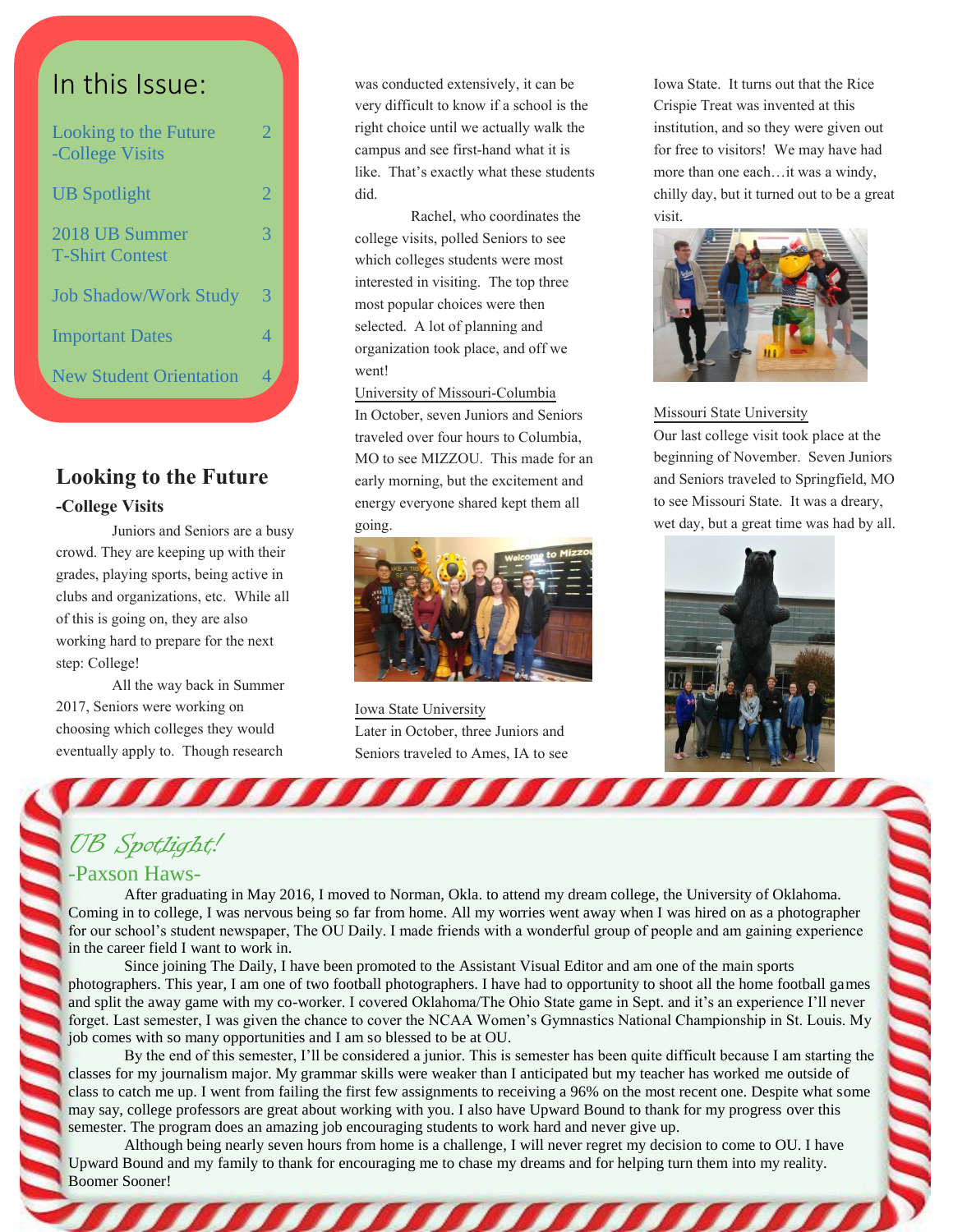# 2018 T-Shirt Design Contest

The Winner Receives **\$50**!!!

#### Deadline to submit entries is **Saturday, March 17**.

- The design must be a maximum of 3 colors and must be for one side of a shirt.
- Screen Print Only.
- Design entries must be submitted in JPEG format only (no hand drawings accepted).
- Voting will take place at your school within the first two weeks of April.
- Winning design will be announced April 21 at our Saturday Academy.

UB

If you have questions, please contact Jackie or Rachel.

# Job-Shadow/Work-Study Summer 2018

Sophomores, Juniors, and Seniors that have participated in at least one summer session are eligible to apply for a Job-Shadow or Work-Study experience during our 2018 Summer Session.

Applications are on the UB Website. The due date to submit applications is **February 23, 2018**. Contact Rachel with any questions.